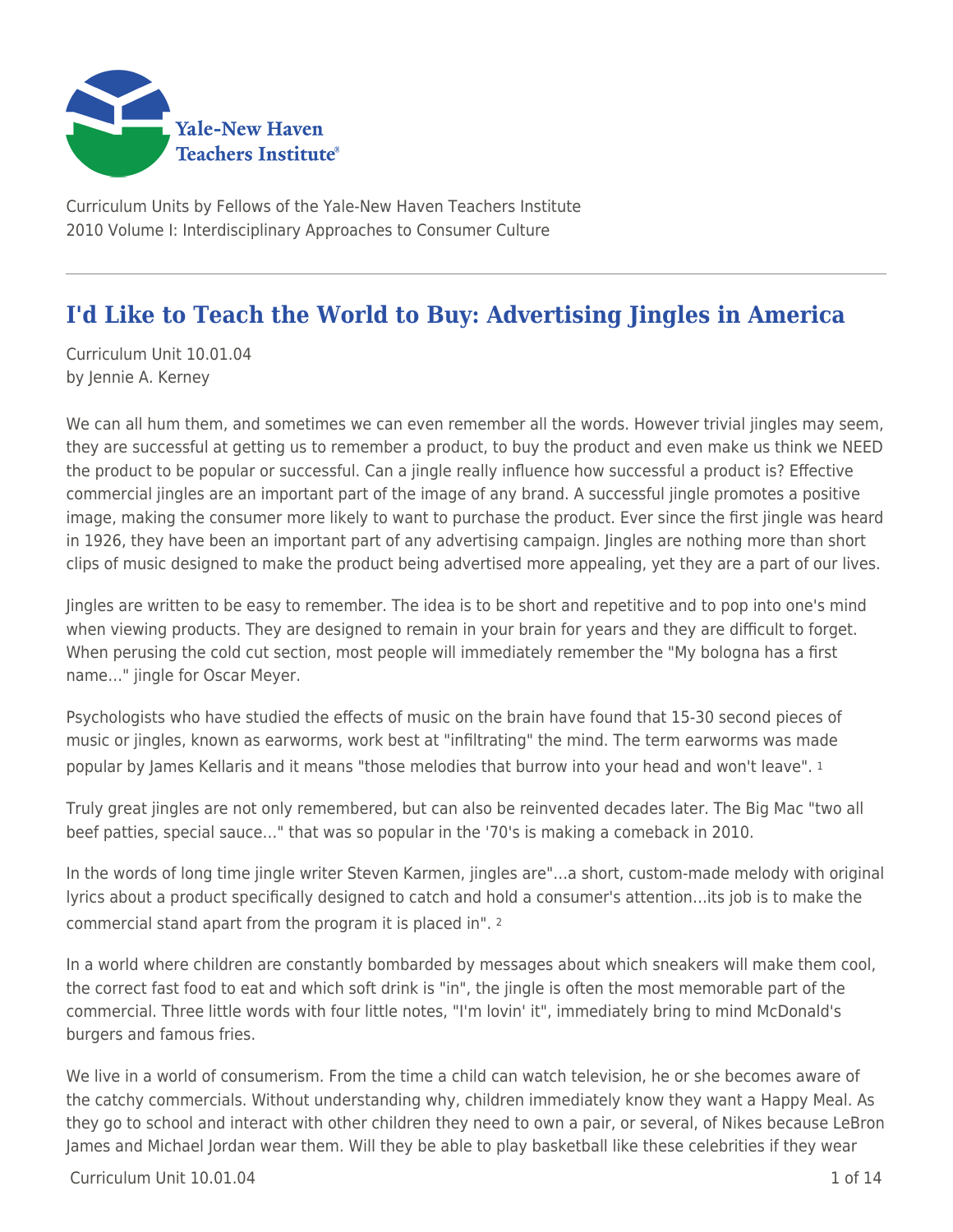Nikes? No but they are status symbols and they gain status by wearing the sneakers. Status is everything in the world of consumers and catchy jingles often create that status.

#### **Rationale**

This unit will help students become aware of how much they are influenced by a commercial with a catchy jingle. They will learn about the history of commercial jingles from their inception in radio commercials through television commercials and why they are such an important part of American consumerism. They will discover and explore how jingles such as the Hilltop Coke commercial and the Big Mac song can remain in the brain and in the culture long after the commercial has been aired.

This unit will be comprised of three sections. The first will challenge students to match famous jingles to their commercials. They will also be able to list their favorite jingles and examine why they are favorites. The second will utilize readings as a way to make the students aware of how great ideas become reality. I am going to focus on "The Hilltop Ad" and the "Big Mac Ad": how, where and when they were made and why they were so successful. This lesson will also include how a commercial that was made in the '70's could be remade and appeal to today's youth. The third section will require small groups to invent a product and write a jingle for that product. They will perform their jingle for the class and be rated for both the visual (actual product invented) and aural (the jingle) quality of their commercial.

The activities in this unit are designed to make students aware of the advertising jingle. They will explore what it is about a specific jingle that catches their attention. The culminating activity will allow students to create a product, write both the jingle and commercial for that product, and finally perform that commercial for the class. A camcorder will be used to record the performances. Students will then have the opportunity to view their own performances and critique them.

When this unit is finished, I expect my students to understand the important role that jingles play in advertising, what goes into creating and producing a commercial, and what the future of commercial jingles might include.

## **History of Radio Jingles**

I want to give my students a brief history lesson about where the first jingle came from and who wrote it. It is interesting to note that the first "modern" jingle was played over the radio in December 1926. The song "Have you tried Wheaties?" was sung by the Wheaties Quartet in an effort to increase sagging sales. It was a simple song:

"Have you tried Wheaties? They're whole wheat with all of the bran. Won't you try Wheaties?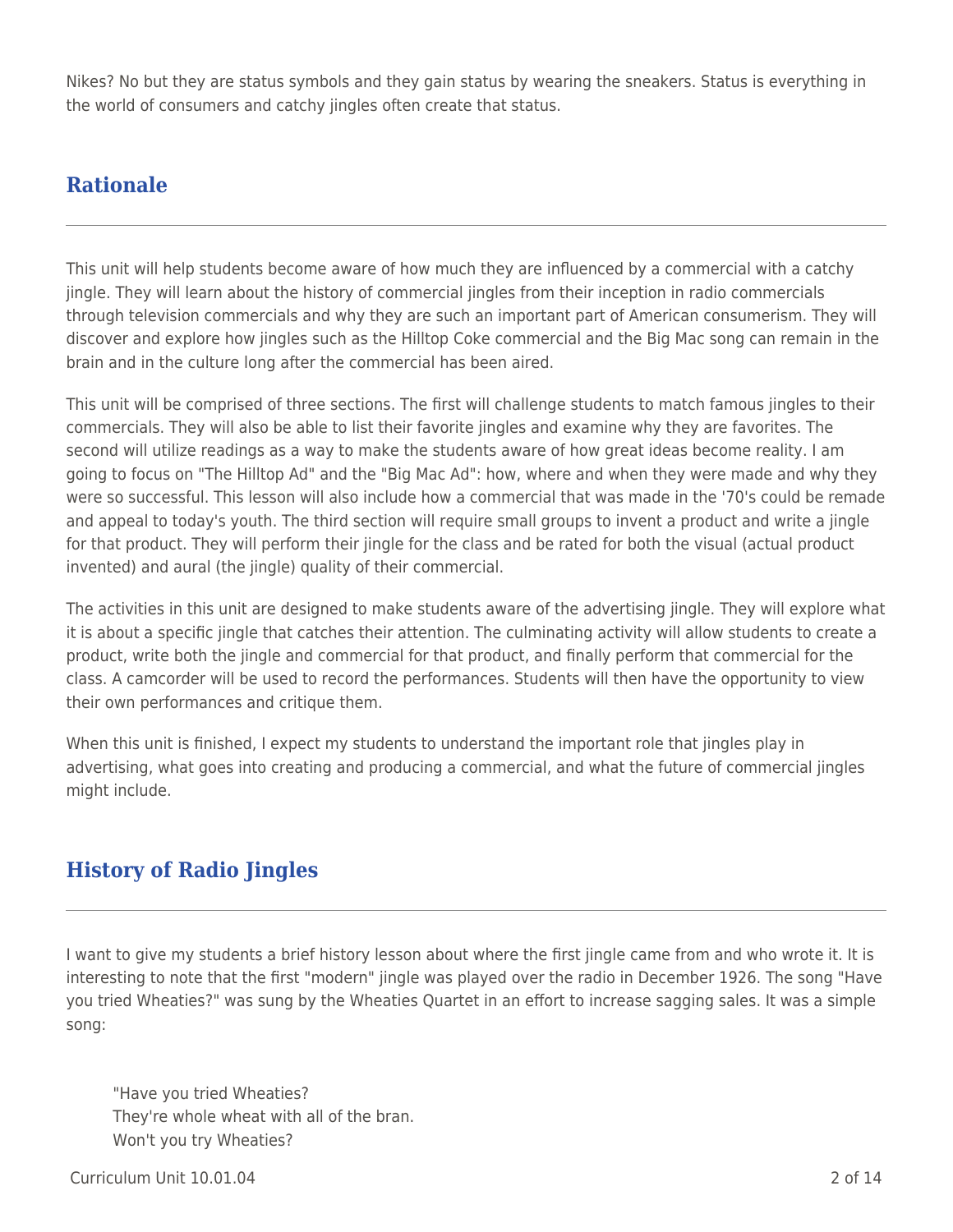For wheat is the best food of man."

While adults and children alike may laugh at this today, at the time it was first aired, consumers loved the song and bought the product. In the regions where the commercial was heard, sales did indeed increase. Today, everyone has heard of Wheaties cereal, has seen their commercials, and recognizes the box in the cereal aisle in the store; yet before the jingle increased sales, General Mills had decided to discontinue the production of Wheaties. This was the first jingle composed for a product.

The first song to be used in a commercial was "In My Merry Oldsmobile", written in 1905. The song was written long before radio existed, but Oldsmobile decided to pick up the song for their advertising campaign in the late 1920s. This became the first popular song to be licensed for advertising.

It did not take long to realize that commercial time could be sold to advertisers and their sponsors. Jingles immediately began selling everything that audiences could imagine. Singers and musicians, who were already performing on the radio, became jingle performers.

The other important jingles in radio that deserve mentioning are known as radio call letters. These letters date back to the late 1800's and can be traced to Heinrich Herte and Guglielmo Marconi and their work with the "wireless" telegraphic signaling between ships and land. To avoid confusion and also to identify each other, land and ship stations were assigned three letters, or call letters. These identified the broadcast stations. In 1923, radio stations east of the Mississippi River would have letters beginning with "w" and those that were west of the Mississippi would begin with "k". In order for listeners to remember which stations they preferred, the stations started using catchy jingles with their call letters. The more recognized a radio station was, the more its commercial time was worth, therefore station jingles that were memorable became increasingly important. <sup>3</sup>

#### **The Rise of PAMS**

In 1947, a musician by the name of Bill Meeks was working on a radio station in Dallas, Texas. He created commercials and jingles for the sponsors of the show. People liked what they heard and what he did for their sales and they wanted him to devote more time to their advertising campaigns. In 1951, Meeks formed his own agency, PAMS. This stood for Production Advertising Merchandising Service.

He soon realized that many radio stations would become more successful if they had their own identifying call letters. To accomplish this, PAMS designed a jingle package and called it "Series 1" The premise was that stations would hear the demonstration tape (demo), and re-write the lyrics to suit their individual needs. PAMS would then get their singers to re-sing the jingles using the new words over the already-existing background. As PAMS became better known, they eventually established themselves on both coasts.

In 1971 a man named Jonathan Wolfert started working for PAMS. Three years later he decided to start his

 $C$ urriculum Unit  $10.01.04$  3 of  $14$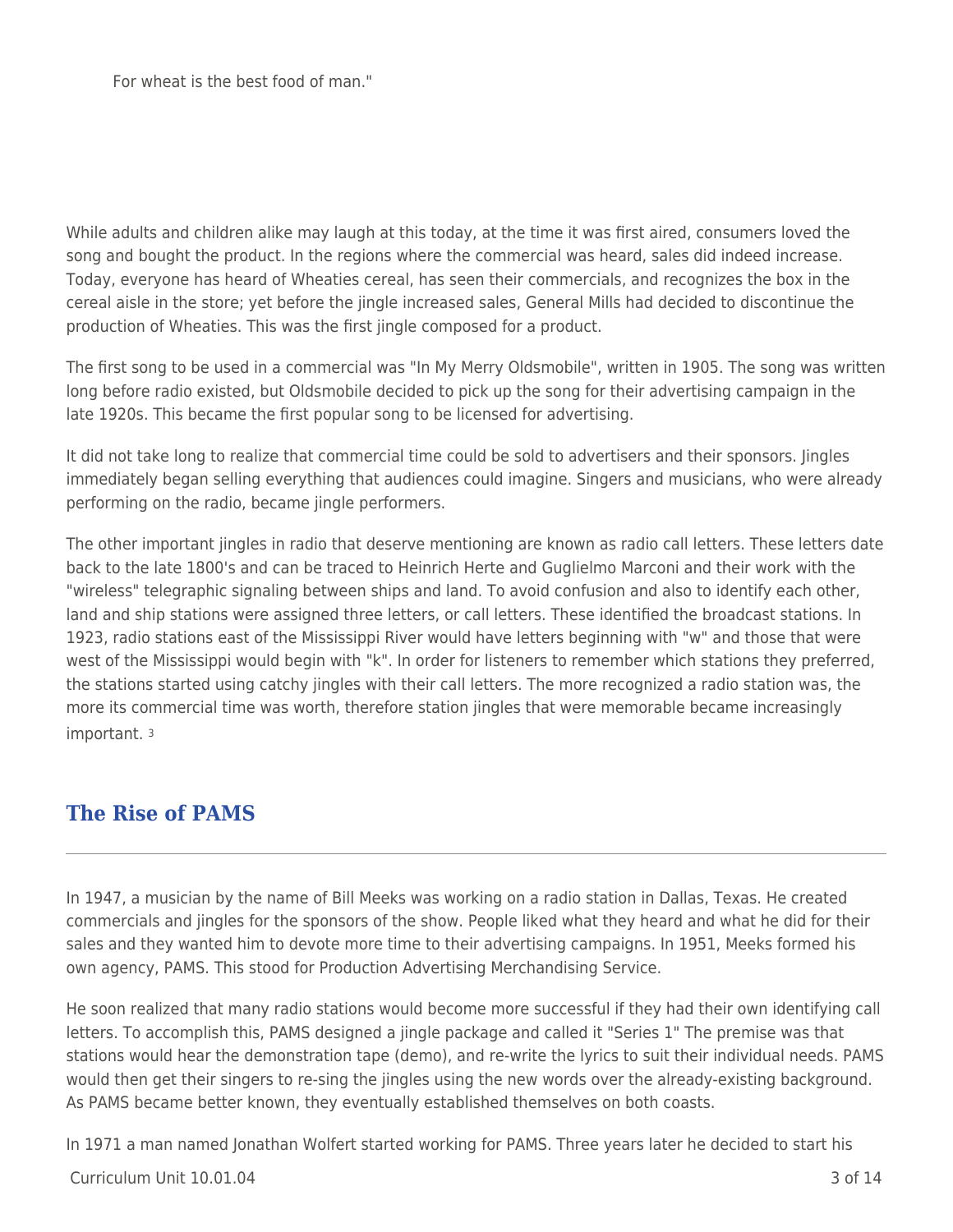own company. JAM (from the initials of John And Mary, his wife) was created in November of 1974. Until the 1980's, they primarily worked with radio stations.

During the 80's they began doing television commercials. Today, JAM has clients from all over the world. In addition to their regular staff, they also employ freelance writers, singers and musicians. <sup>4</sup>

### **The Television Jingle**

With the invention of television, live TV shows competed with live radio shows. Suddenly, consumers could not only hear but they could see what was being advertised. At first, most commercials were presented as part of the actual show. Television show hosts (Jack Parr and Jack Benny, to name a few) as well as their guests, "integrated product plugs into their performances". <sup>5</sup>

One of the first television jingles to appear in the mid-1950s was for Winston cigarettes. "Winston tastes good like a cigarette should" remained popular throughout the 1960s. Jack Benny's show character, Rochester, actually joined the Sportsman Quartet and sang the Lucky Strike jingle. Raymond Scott, who wrote the jingle, realized how important the jingle had become and stated, "to me, they've become as much a part of the American scene as any native art form". Time magazine went one step further and claimed that "the singing commercial has become as entrenched in U.S. culture as the madrigal in the Italian Renaissance". <sup>6</sup>

One of the highlights in jingle history came in October 1956, when Nat King Cole performed the Rheingold beer jingle from New York's Philharmonic Hall. The beer company was a regional brand and chose songs from a public domain because they were free. What is now remembered as the "quintessential German Beer Hall tune" with images of raised beer steins and all singing in unison, was actually the Estudiantina Waltz by written a Frenchman. 7 It is the section that most people remember when they remember the commercial. However, just because the song was free did not mean that the advertisers "skimped" on production.

As advertising became more competitive and demanding, big-name talents formed their own production companies. Jingle-writing became more professional. There was so much interest in jingle writing that it attracted Broadway composers. Rival composers started their own jingle firms and kept big name talent on their staff.

Advertisers wanted to get the attention of television viewers and what better way than to use musical commercials. "Music gives a product emotional memorability. It also gives an image of a company". <sup>8</sup>

In 1971 when Coca Cola launched the "I'd Like to Teach the World to Sing", it was re-recorded, had more verses added, and became a hit on the pop charts. Cover bands tried to re-record songs for commercials, however licensing costs were too high for this to be feasible.

In 1985, Burger King used the original recording of Aretha Franklin's "Freeway of Love" in a commercial. This was followed by Nike using "Revolution" by the Beatles. Songs have been used to illustrate a point about a product (such as Bob Seger's "Like a Rock" for Chevy trucks). They have also been used where the original meaning of the song becomes totally irrelevant or even opposite to what is being advertised (such as Iggy Pop's "Lust for Life" for a cruise ship line). The song is actually about heroin addiction.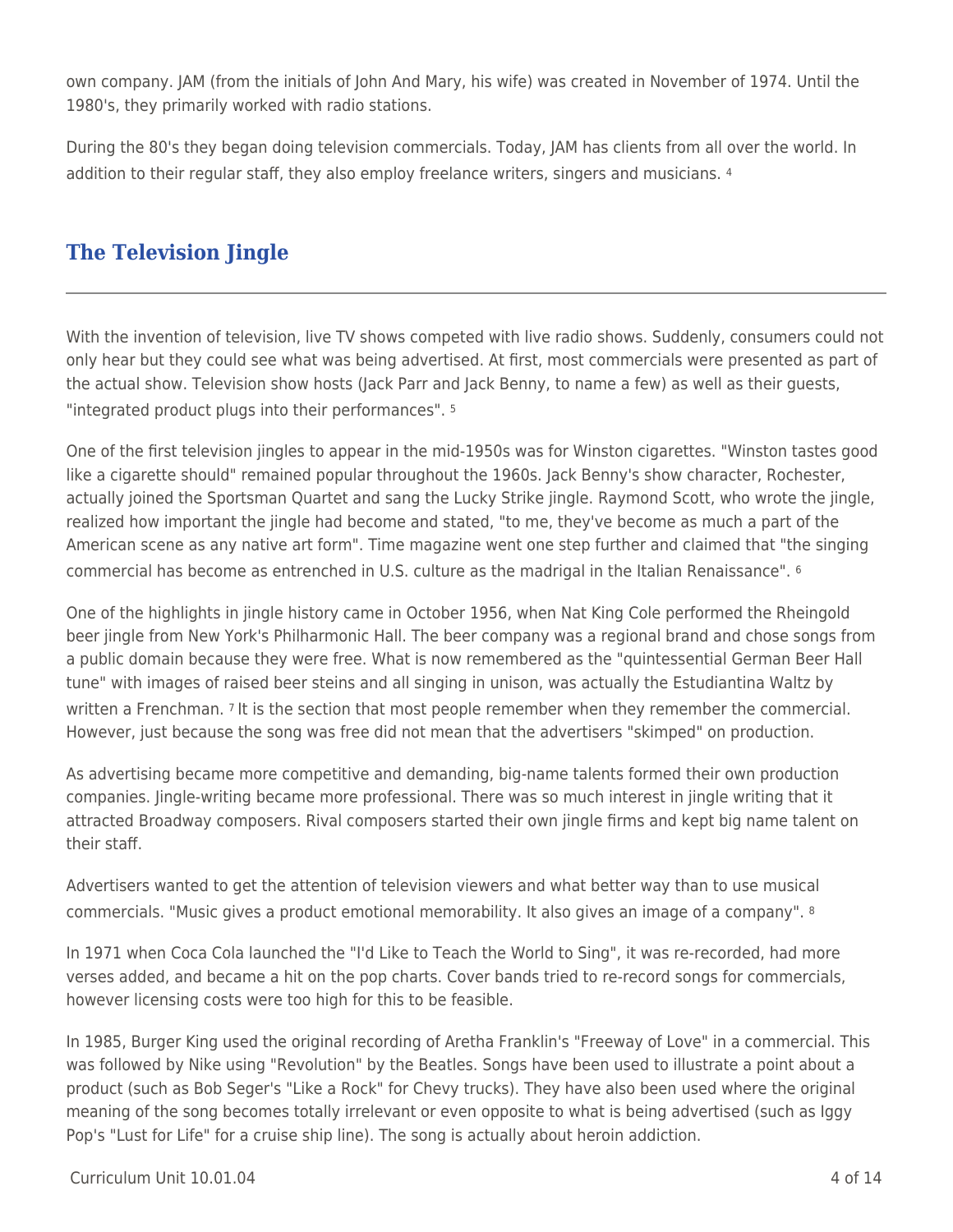Originally, musicians/singers objected to the use of the music in commercials. They viewed it as "selling out". Today, artists actively try to sell their songs for commercials, which has increased the popularity and sales of the music. 9 There is an eagerness of labels and artists to allow their songs to be licensed for commercial use. One example of this: in 1980 Sting refused to allow the lyrics of "Don't Stand So Close To Me" to be used for a deodorant campaign. In direct response to this use, Neil Young wrote "This Note s for You" in 1988. It was about artists who "sell out" allow their songs to be used in commercials. The song specifically mentions the products Coke, Pepsi, Miller, and Bud. In 2000, Jaguar featured Sting meditating in the back of an S-type to "Desert Rose". That song had been released the previous year, practically unsuccessfully, yet after the ad, it "rocketed up the charts".

## **Jingles today**

Advertisers today are moving away from the jingle and towards actual songs. "Jingles, meaning an original, happy melody written about a product that extols the benefits, qualities, and excitement that come from owning or using that product, are no longer considered honest". 10 Advertisers have to be honest and make their ads real. Music that is real makes ads that are real. Pop songs are able to entice the market of 16-34 year olds as jingles can no longer do. There is less originality today and the phrase "Everyone is doing it" is safe and normal. But the jingle, as anyone with a television knows, is a vanishing art form. It has become too quaint, too corny, for our ironic times. Naming your product in a commercial that is actually about your product is just tacky, say advertising executives. Modern pitchmen prefer pop songs that create a mood or spark an emotional association that if all goes as planned, attaches to a product and translates to a sale. 11

Even though national jingles are fading, they are still thriving in local and regional venues. While everyone knows about Pepsi and Burger King, the local pizza place needs to tell people where they are and catchy radio or television jingles are quite effective at getting that message across to the consumers.

### **The future of jingles**

With commercials being able to be virtually erased due to TiVo and digital video recorders, (DVR's), it is likely that all commercials will be eliminated and advertising will be take place in the actual television show. For example, Extreme Makeover: Home Edition advertises Sears, Kenmore, and Home Depot by using the products from these companies. <sup>12</sup>

The other way advertising is being done is to overlay the ads on the bottom of the screen, blocking out some of the picture. These are known as Banners and function much the same way as severe weather alerts.

As much as advertising is changing, advertisers are wondering what the future might look like. Fads and trends come and go and return again. All it would require would be for one advertising jingle to work for one company and we will have the return of the jingle as we used to know it. And that means, years from now when the original companies no longer remain, we will still remember and be able to sing their jingles.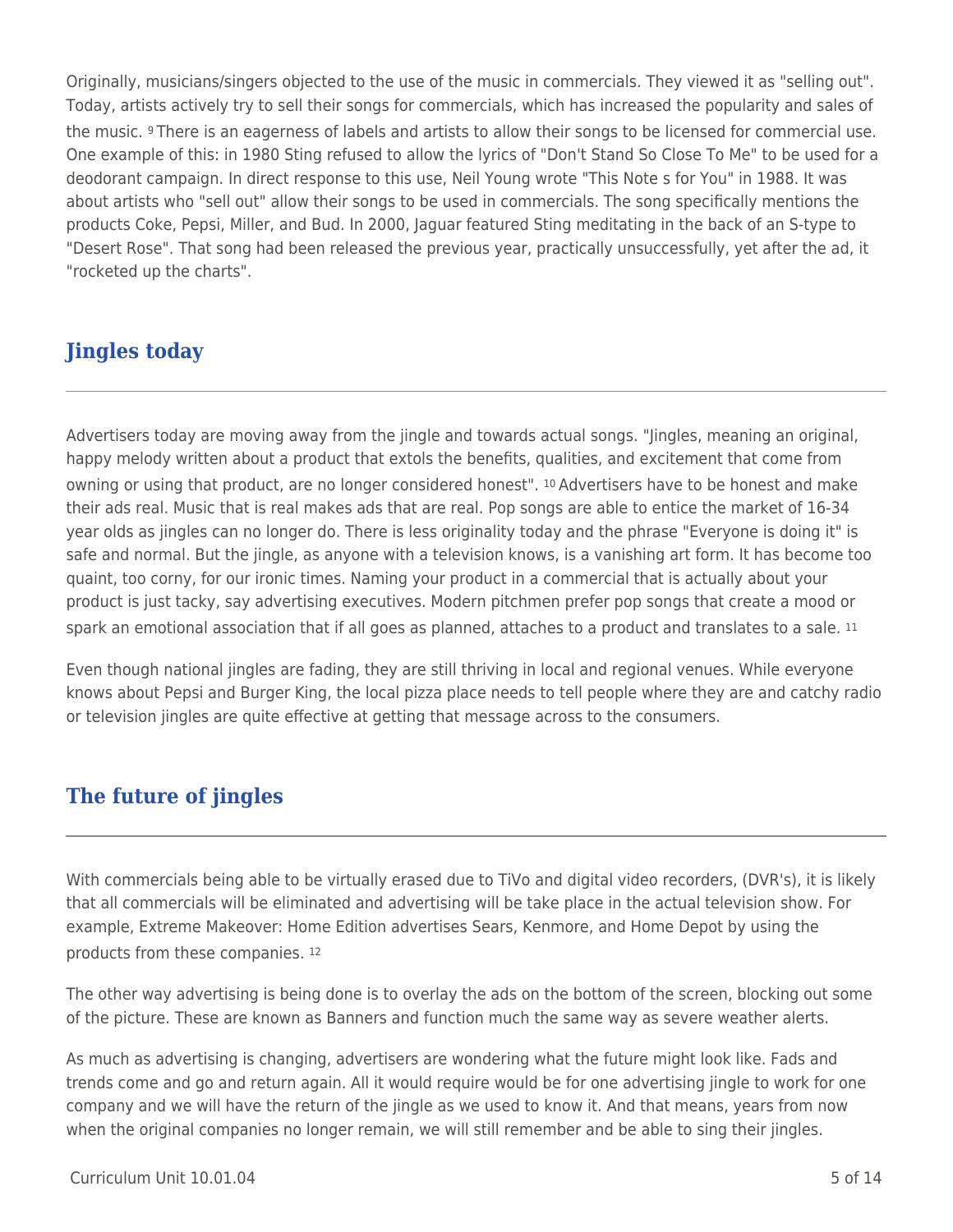#### **Lesson Plan:**

#### **Objective:**

- 1. Students will be able to describe favorite commercial jingles.
- 2. Students will describe why it is memorable to them and what makes it so.

#### Activity One:

Without thinking too much, list the first five jingles that pop into your head and the product associated with it, then can you identify the one that is the least favorite.

For each jingle, please answer the following questions:

- 1. What is the commercial about?
- 2. Who is in it?
- 3. Why do you like it?
- 4. What appeals most to you?
- 5. How does the jingle affect the tone of the commercial? (serious, funny etc.)
- 6. What makes the jingle so effective? (words, catchy tune etc).
- 7. Did you try the product because you heard the jingle?

Students will then share what they have written. Results should be posted on the board to see what similarities/differences they come up with.

#### Wrap-Up/Homework

Pick one commercial that you like and try to find background music that would be effective for selling the product. In other words, the commercial will be watched with only the background music being heard. Be creative and use various genres of music outside your comfort zone.

During class, ask students to explain why they chose a particular piece of music. Get feedback from the class.

#### Activity Two:

Before doing the matching section, have students view select commercials via youTube (found under the specific jingle in the matching section) and answer the following questions:

- 1. Does the music go with the video? Why or why not?
- 2. What message does the video hope to convey to the viewer?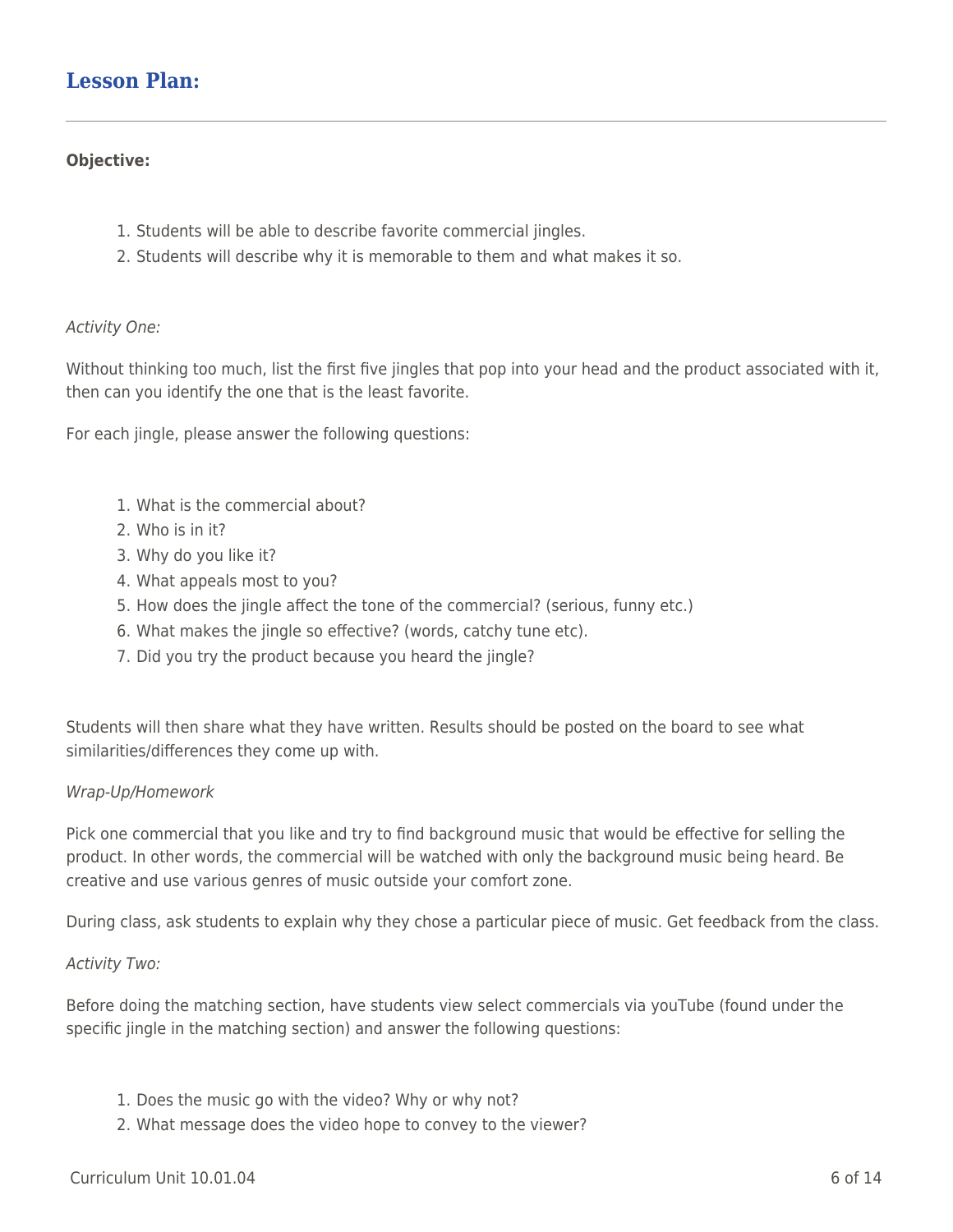- 3. What did you think about when watching the video?
- 4. Does watching this commercial make you want to buy the product?

Manufacturers create jingles to encourage consumers to think about their product. Here are some top jingles of the twentieth century. Can you match the jingle to its product? If I sing the first phrase, can anyone sing the next phrase? Better yet, can you sing the entire jingle?

As an extension of the previous activity, see if the students can make up their own matching game, with the

| 1) "You deserve a break today"                                                                                                                                                                        | а.                   |
|-------------------------------------------------------------------------------------------------------------------------------------------------------------------------------------------------------|----------------------|
| 2) "Be All That You Can Be"                                                                                                                                                                           | b.                   |
| 3) "M'm, M'm Good"<br>(www.youtube.com/watch?v=28vpj897xds)<br>(7/10/2010)<br>4) "So s-o-g double o-d good"<br>5) "My Bologna Has A First Name"<br>(www.youtube.com/watch?v=mPRHjd3HI)<br>(7/10/2010) | c.<br>d.<br>e.<br>f. |
| and<br>(www.youtube.com/watch?v=yd3wvij5lQy&feature=related<br>(7/10/2010)                                                                                                                            | g.<br>h.             |
| 6) "Double Your Pleasure, Double Your Fun"                                                                                                                                                            | i.                   |
| 7) "Sometimes You Feel Like A Nut,<br>Sometimes You Don't"                                                                                                                                            | j.                   |
| (http://www.youtube.com/watch?v=CjVKUap1HgU)<br>(7/02/2010)                                                                                                                                           |                      |
| 8) "Gimme That Fillet of Fish"                                                                                                                                                                        |                      |
| 9) "Give Me a Break, Give Me a Break"                                                                                                                                                                 |                      |
| (http://www.youtube.com/watch?v=gFW9nUZZUk4)<br>(7/02/2010)                                                                                                                                           |                      |
| 10) "Betcha can't eat just one"<br>(slogan, not a jingle)                                                                                                                                             |                      |
| <b>Activity Three:</b>                                                                                                                                                                                |                      |

- Oscar Meyer
- Doublemint Gum
- U.S. Army
- Lay's Potato Chips
- McDonald's
- Campbell's Soup
- Peter Paul
- Kit Kat Bar
- McDonald's
- **Kentucky Fried** Chicken

Curriculum Unit 10.01.04 7 of 14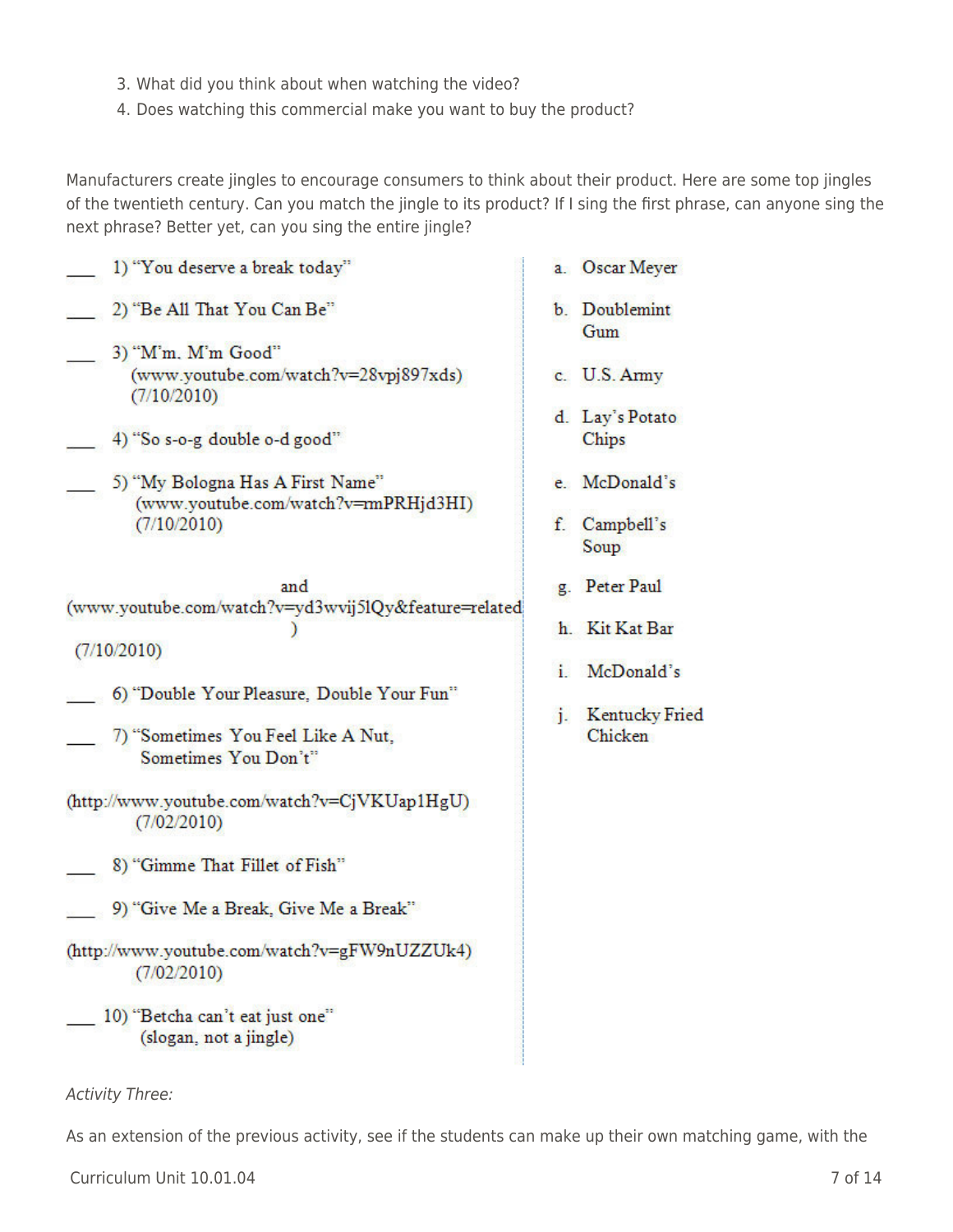object being to see who can stump the most classmates. They can set this up in 2-4 teams. After they are finished, they can recite or sing a jingle and if no one can figure out the product they can write it on the board. The team who has the most unrecognized jingles wins

### **Case Study: The Hilltop Coca Cola Commercial**

One of the most popular and successful commercial jingles of all time was the "I'd like to teach the world to sing" for Coca-Cola. In 1971, the song came about as the result of a plane making an emergency landing due to fog.

Bill Backer was the creative director for the Coca-Cola account, and as he recalled in his book The Care and Feeding of Ideas,

In that moment…I began to see a bottle of Coca-Cola as more than just a drink and the words, "Let's have a Coke" as actually a way of saying, "Let's keep each other company for a little while. And he could hear those words being said throughout the world. So that was the basic idea: to see Coke not as it was but as a tiny bit of commonality between all peoples, a universally liked formula that would help to keep them company for a few minutes . 13

### **Lesson Plan:**

#### **Objectives:**

- 1. Read aloud, taking turns, "The Hilltop Ad: The Story of a Commercial" found in "Fifty Years of Coca Cola Advertisements" which can be found at:
- 2. http://memory.loc.gov/ammem/ccmphtml/colaadv.html . (7/15/2010)
- 3. View the commercial and answer questions pertaining to the commercial.
- 4. Learn about the "Two All Beef Patties…" Big Mac commercial.
- 5. View the commercial at: www.youtube.com/watch?v=en4muUSIRT4. (6/25/2010)

#### Activity Four:

Depending on the individual class being taught, it may be necessary to condense it for your students. If at all possible, I prefer to have my class read the entire selection. This reinforces reading skills which my students can definitely benefit from.

Students will then be able to view the Hilltop Coca Cola commercial jingle and decide what aspects of that jingle made the product appealing. For most, if not all, of these students, this will be the first time they have seen this commercial. This can be viewed on

 $C$ urriculum Unit  $10.01.04$  8 of  $14$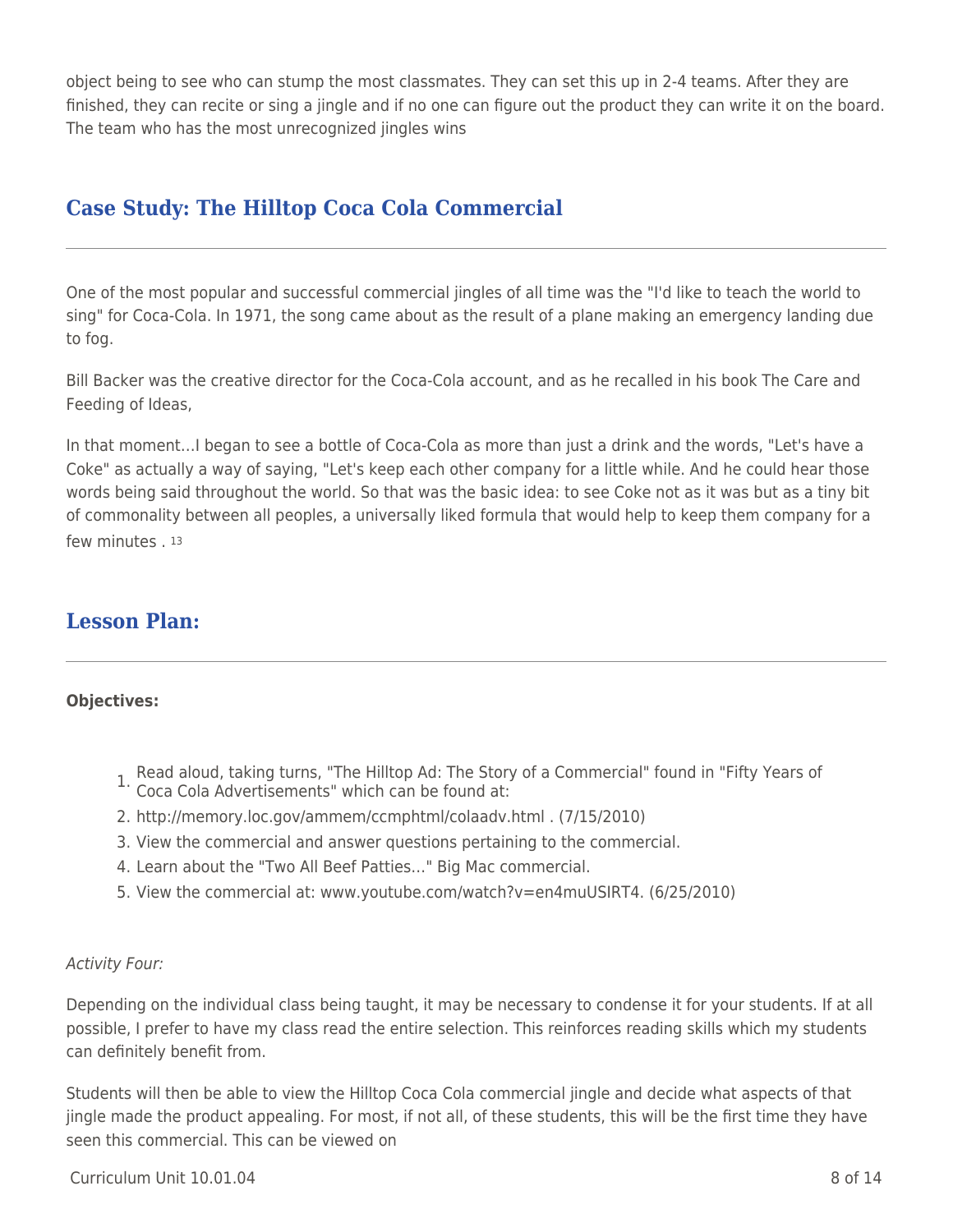www.youtube.com/watch?v=FvTqW6on8MA. (6/25/2010)

This commercial was such a great success, that there have actually been at least three re-makes of it. 14

They will answer questions about the commercial and write down what their reaction to it was. They will then decide if watching this commercial would have any affect on their purchasing of the product.

Questions to be answered pertaining to the Hilltop video:

- 1. Does the music go with the video? Why or why not?
- 2. What message does the video hope to convey to the viewer?
- 3. What did you think about when watching the video?
- 4. If you could change anything about the video, what would it be?
- 5. Does watching this video make you want to have a Coke?
- 6. What special techniques were used in this video? (special lighting, bright or dull colors, filming tricks) How do these affect the mood of the commercial?
- 7. Do you find the song/music catchy? Why or why not?
- 8. What do you think made this commercial so catchy that it was able to be successfully remade a decade later?

The second commercial jingle that we will learn about is the McDonald's "Two all beef patties, special sauce, lettuce, cheese, pickles, onions on a sesame seed bun" This was written and performed for McDonald's in 1974 by Mark Vieha. His intent was to turn the ingredients into a tongue twister. After he sang it, then it was sung by actors, but it became even more popular when McDonald's decided to use real people. In 2003, American Greetings and Carlton Cards released a Christmas ornament of a Big Mac, on which the slogan was both printed and played aloud by pulling a string. 15 This can be viewed on www.youtube.com/watch?v=en4muUSIRT4. (6/25/2010)

There were contests that offered a free Big Mac if a customer could sing the jingle. It actually became the number one requested song on the radio, and it wasn't even a song.

The jingle was so successful it was brought back by McDonald's in 1996 and then once again in 2003. For Big Mac's 40 th anniversary, McDonald's started a campaign on

MySpace.com/BigMacChant to get customers to do a remix of the song. Big Mac still remains a high volume product. The Big Mac is still marketed as a core product of McDonald's.

Students will then answer the same questions, this time pertaining to the Big Mac song.

- 1. Does the music go with the video? Why or why not?
- 2. What message does the video hope to convey to the viewer?
- 3. What did you think about when watching the video?
- 4. If you could change anything about the video, what would it be?
- 5. Does watching this video make you want to have a Big Mac?

 $C$ urriculum Unit  $10.01.04$  9 of  $14$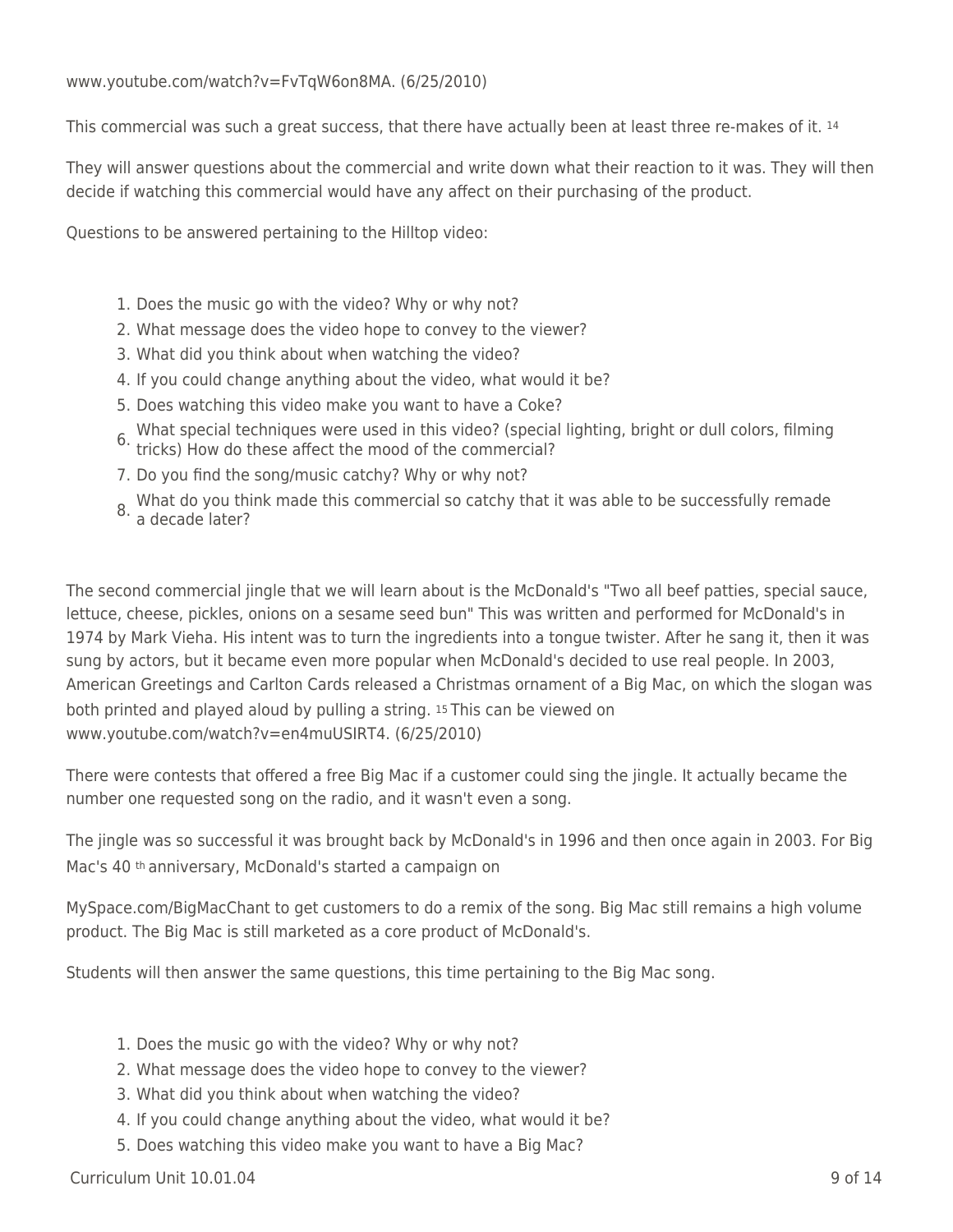- 6. What special techniques were used in this video? (special lighting, bright or dull colors, filming tricks) How do these affect the mood of the commercial?
- 7. Do you find the song/music catchy? Why or why not?
- 8. What do you think made this commercial so catchy that it was able to be successfully remade<br>8. a number of times?

### **Lesson Plan:**

#### **Objectives:**

- 1. Students will create their own product, either a soft drink or a fast food product.
- 2. Students will compose a four line jingle for their product
- 3. Students will perform their jingle and pitch their product for the class
- 4. Students will generate their own class rubric

#### Activity Five:

After viewing and answering questions about both commercials, students will separate into small groups (3-4) and they will have the opportunity to create a product, either a

soft drink or a fast food. This will be on a poster board. They will then compose a 4 line jingle, either lyrics and a melody, or a rap, selling their product. The form for the words

will be rhyme forms ABAB, ABBA, or AABB. Each group will be expected to perform their jingle and "pitch" their product for the class. The class will rate the content of the jingle, the quality of the poster product, as well as the actual performance on the following criteria:

- 1. How well the product picture is designed.
- 2. How neatly the picture is colored in.
- 3. How well the jingle is formatted (using above criteria).
- 4. How well the jingle is performed.
- 5. Would you purchase this product?

Each of the criteria mentioned above for the finished product will be given a three point rating for a total of 15 points.

15-12 points A, 11-8 points B, 7- 4 points C, 3-1 points D, 0 points F.

 $C$ urriculum Unit  $10.01.04$  10 of  $14$ A requirement of the New Haven School District is that the students create their own rubric. As a class we will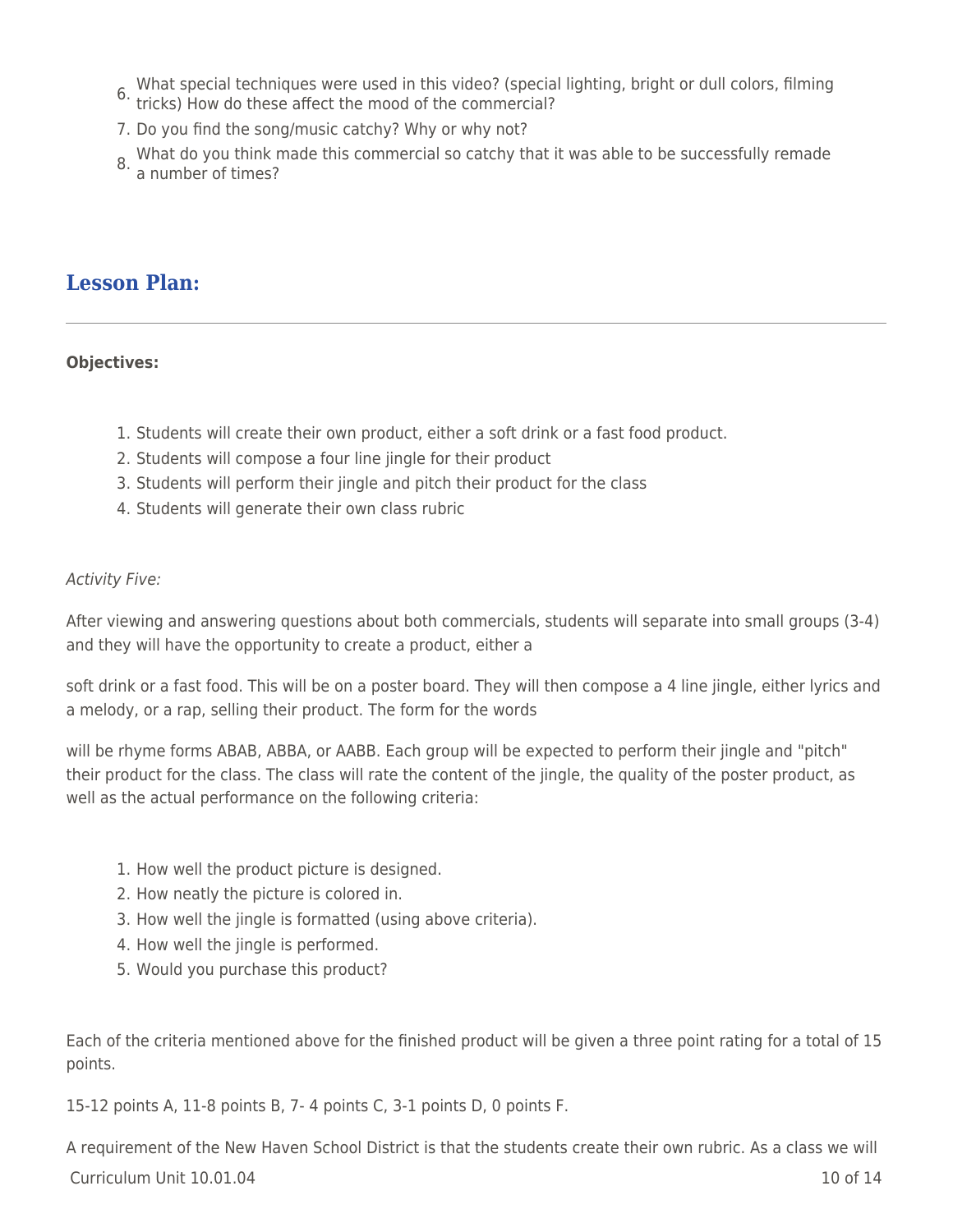generate a rubric for the above criteria.

This assignment is meant to be fun, as my students all love to draw and are artistically creative. I am hoping that the jingle writing, while it is meant to be light and fun, also taps into their grammar and spelling skills.

#### Activity Six:

While reading PAMS and JAM, I thought it would be interesting for my students to formulate questions they might have for these companies. This is in fulfillment of the district s requirement that all students complete exposition writing. This activity is essential as it will give students the opportunity to engage in a direct correspondence with actual jingle/commercial writers. This also allows students to investigate the possibilities of a future career. Again, I would do this in groups of 3-4 and limit the questions to five. Below is a website that will answer the student's questions.

http://www.jingles.com/jam/radiods/jamtalk.html (5/17/2010)

If they are having trouble forming questions, or simply don't know what to ask, here are a few sample questions:

- 1. Where do you find your singers?
- 2. How do I go about becoming a jingle writer/singer?
- 3. Can you help promote my band?
- 4. Where can I get a demo from JAM?
- 5. Can someone come speak to our class?

These are sample questions and hopefully they will come up with more pertinent questions by themselves. After they receive information and answers, it would be fun to share the questions they asked and the answers that they received.

## **Appendix:**

I teach K-8 at John S. Martinez School in New Haven, Connecticut. This is an inner city school where the population is of mostly Hispanic descent. I will be aiming this unit at the 6-8 grade population. When the term jingle is mentioned, they immediately respond with "5 dollar foot long", so they are all aware of the impact of jingles in their lives. The students are able to sing and dance their way through the more catchy jingles.

I meet with each class for one forty-five minute period per week. Therefore this unit will take approximately ten to twelve weeks. The first and second sections should take about three weeks for each. Depending on the length of each commercial and the feedback afterward, the third section should take about four weeks.

It is my job to teach to the National Music Standards. The specific standards that relate to this unit are as follows: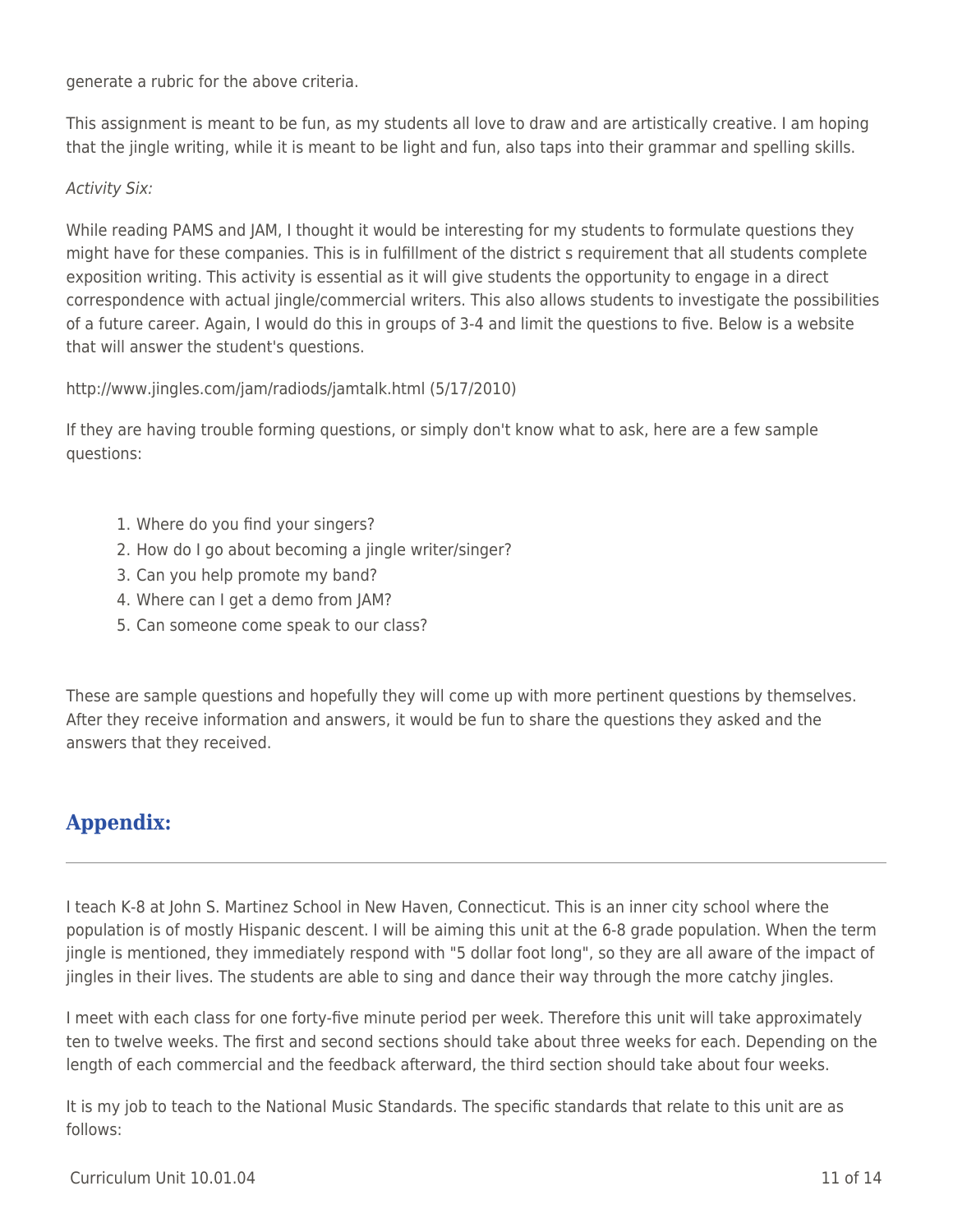Singing alone and with others. While I realize that it is almost impossible to get middle-school

- 1. students to sing in front of a group, of their peers no less, they will be expected to perform in their groups. This will include both their original jingles and any others brought up in class
- 2. Composing and arranging music within specified guidelines. The students will be creating their own raps/jingles using a specific format a rubric.
- 3. Reading and notating music. Those students that choose to compose a melodic jingle will notate that jingle.
- 4. Listening to, analyzing, and describing music. Students will be listening to two popular commercial jingles from the 1970's and they will be answering questions about them.
- 5. Evaluating music and music performances. Each jingle from Activity two will be evaluated both by their peers and by the teacher using a rubric created by the class.

Understanding music in relation to history and culture. By understanding the history of the

6. jingle, students will gain knowledge about the advertising world and how they are influenced by jingles.

### **Endnotes**

<sup>1</sup>http://money.howstuffworks.com/commercial-jingle.htm/prinable

<sup>2</sup>Steve Karmen. "Who Killed the Jingle? How a Unique American Art Form Disappeared" (Milwaukee:Hal Leonard Corporation,2005) 19.

<sup>3</sup>http://www.pams.com/history2.html (4/23/2010)

<sup>4</sup>http://www.jingles.com/jam/jaminfo/about.html (5/17/2010)

<sup>5</sup>Lawrence Samuels, Brought to You By Postwar Advertising and the American Dream (Austin: University of Texas Press, 2001) 102

<sup>6</sup>ibid, p.112

<sup>7</sup>www.classicthemes.com/50'sTVThemes/themePages/rheingoldTheater.html

(7/22/2010)

<sup>8</sup>Lawrence Samuels, "Brought to You By Postwar Advertising and the American Dream" (Austin: University of Texas Press, 2001) p.166

<sup>9</sup>www.statemaster.com/encyclopedia/Television-commercial (5/15/2010)

<sup>10</sup>Steve Karmen. Who Killed the Jingle? How a Unique American Art Form Disappeared (Milwaukee:Hal Leonard Corporation,2005) 21

<sup>11</sup>.Joan Anderman, "The irresistible, singable, stick-in-your-mindable jingle is dead" Boston Globe, January 9,2005.

<sup>12</sup>www.statemaster.com/encyclopedia/Television-commercial (5/15/2010)

<sup>13</sup>http://memory.loc.gov/ammem/ccmphtml/colaadv.html. (7/15/2010)

<sup>14</sup>http://www.siue.edu/EDUCATIONAL/AAM/lesson/gallagher/AAM (3/18/2010)

15

www.statemaster.com/encyclopedia/Two-all-beef-patties,-special-sauce,-lettuce,-cheese-pickles-onions-on-a-s esame-seed-bun (4/21/2010)

 $C$ urriculum Unit  $10.01.04$  12 of 14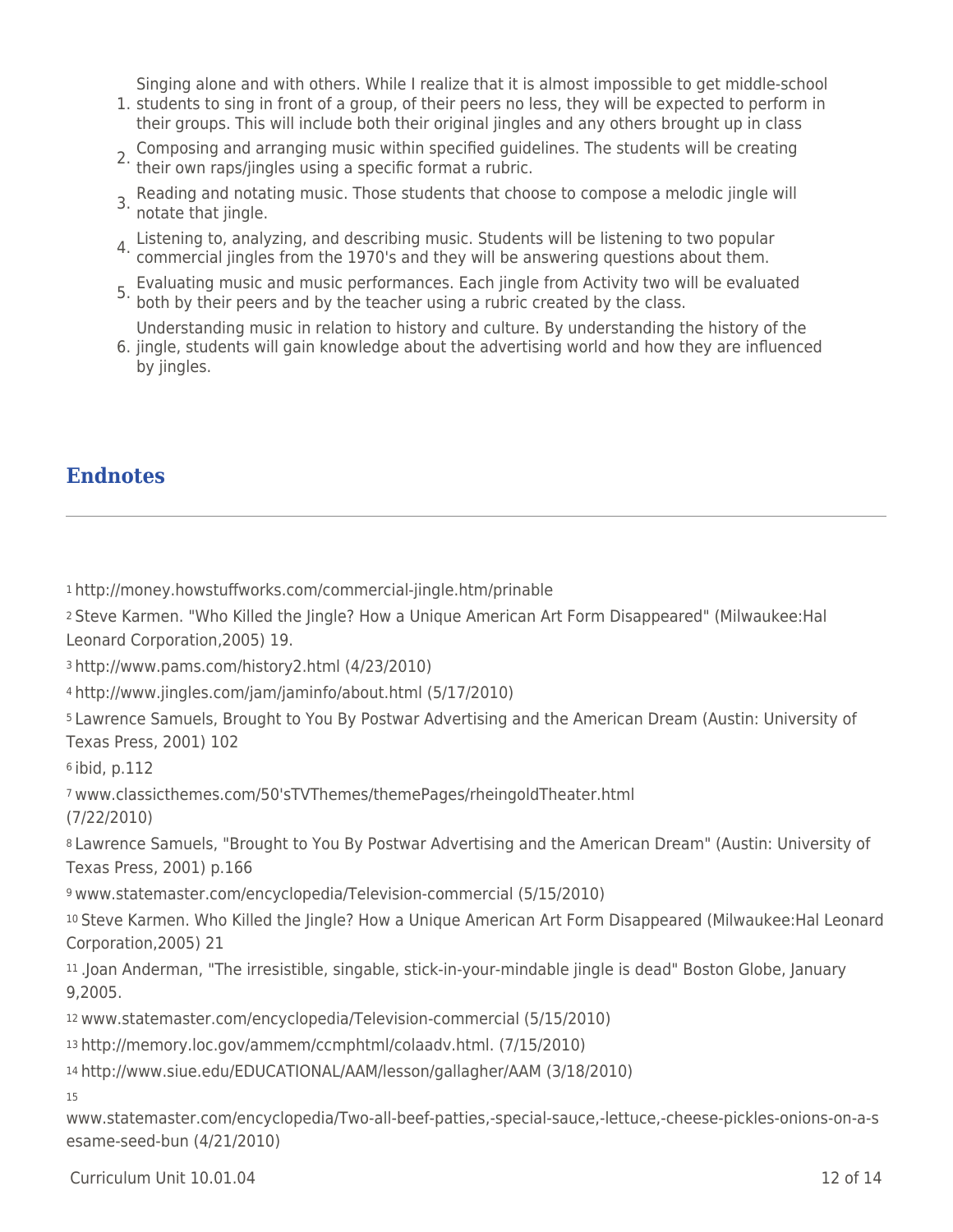### **Bibliography**

Allen, David. "Sound Advertising: A Review of the Experimental Evidence on the Effects of Music in Commercials on Attention, Memory, Attitudes, and Purchasing Intention" Journal of Media Psychology. 12:3(Fall 2007).

Anderman, Joan. "The irresistible, singable, stick-in-your-mindable jingle is dead" Boston Globe, January 9, 2005.

Bell, Robert and Cassidy, Donna. "Frequency and Types of Food Advertised on Saturday Morning" Journal of Nutrition, Education and Behavior. 41:6(Nov/Dec 2009) 406-413.

Calvert, Sandra L. "Children as Consumers: Advertising and Marketing" The Future of Children.", Children and Electronic Media13:1 (Spring 2008) 205-234.

Cook, Nicholas. "Music and Meaning in the Commercials" Popular Music.13:1 (January 1994) 27-40.

Gillis, Lou. "Jingle Composer" Music Educators Journal.63:7 (March 1977) 105-106.

Huron, David. "Music in Advertising: An Analytic Paradigm" The Musical Quarterly. 73:4 (1984) 557-574.

Karmen, Steve. Who Killed the Jingle? How a Unique American Art Form Disappeared. Milwaukee,WI: Hal Leonard Corporation,. 2005.

Levin, Stephen R., Petros, Thomas V., and Petrulla, Florence W. "Preschoolers Awareness of Television Advertising" Child Development. 53: 4 (August 1982) 933-937.

Resnik, Alan J., Stern, Bruce, and Alberty, Barbara. "Integrating Results form Children's Television Advertising Research" Journal of Advertising 18:3 (Summer 1979) 2-12, 48.

Samuel, Lawrence R. Brought to You By Postwar Television Advertising and The American Dream. Austin, Texas: University of Texas Press, 2001.

Scott, Linda. "Understanding Jingles and Needledrop: A Rhetorical Approach to Music in Advertising" The Journal of Consumer Research 17:2 (September 1990) 223-236.

#### **Websites:**

www.classicthemes.com/50'sTVThemes/themePages/rheingoldTheater.html (7/22/2010)

www.education.com/reference/article/media-influence-children/?page=2.(3/18/2010)

www.education.com/reference/article/explaining-medias-effects-children/?page=2. (3/18/2010)

http://memory.loc.gov/ammem/ccmphtml/colaadv.html. (7/15/2010)

http://www.jingles.com/jam/jaminfo/about.html (5/17/2010)